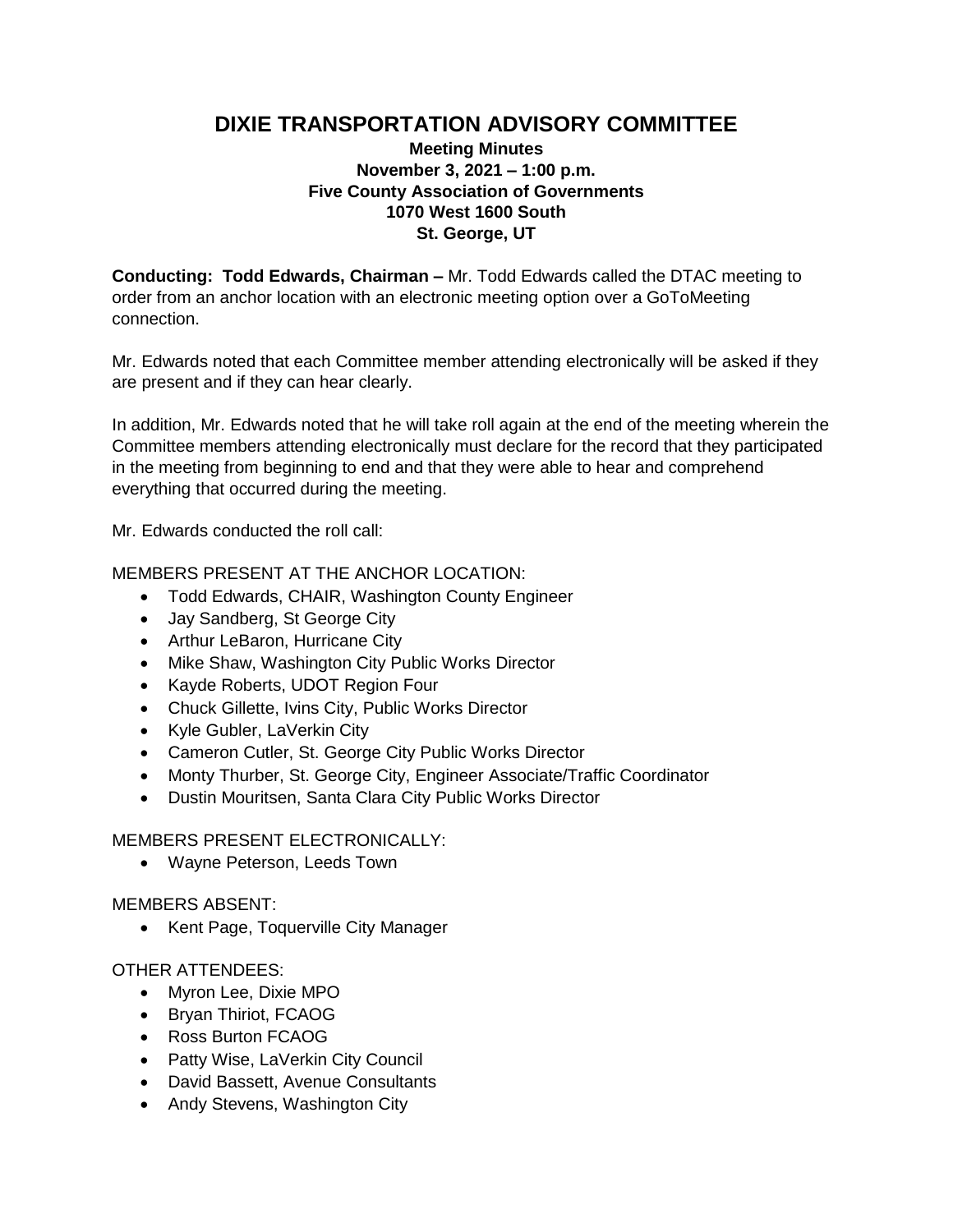- Paul Mogle, Washington City Engineer
- Vern Maloy, Sunrise Engineering
- Leslie Fonger, Greater Zion Convention and Tourism Office
- Chris Hall, UDOT
- Aron Baker, Horrocks Engineer
- Taylor Torgersen, Sunrise Engineering
- Tim O'Brien, St. George Citizen
- Rick Campagna
- Dan Herbert
- Tyler Turner
- Brandon Weight, Civil Science
- Randy Smith, Sunrise Engineering
- Taylor Ricks
- Other attendees were present but did not introduce themselves.

Chairman Edwards noted that a quorum was present and called for the meeting to continue.

Chairman Edwards also welcomed visitors who were in attendance.

- 1. ADMINISTRATIVE:
	- A. COVID–19 Accommodations/Protocol The COVID-19-Accommodations and Protocol were discussed prior to Item 1.A to comply with the roll call rules when holding an electronic meeting.
	- B. Consider Minutes from October 6, 2021 Chairman Edwards noted that no additions or corrections were mentioned and called for a motion to approve the minutes.

**Arthur LeBaron made a motion to approve the minutes as presented. Cameron Cutler seconded the motion.**

**Chairman Edwards then conducted a verbal roll call vote on the motion. The motion passed with all Committee members verbally voting in favor of the motion.**

- 2. LONG RANGE PLANNING:
	- A. Water Presentation This presentation will be postponed until the next meeting.
- 3. TIP:
	- A. TIP Funding Review Myron Lee presented the 2021-25 Dixie MPO Transportation Improvement Plan (TIP) 11-03-21 **DRAFT**. Mr. Lee indicated that in addition to the \$130,000, we will have approximately \$2.3 million to program in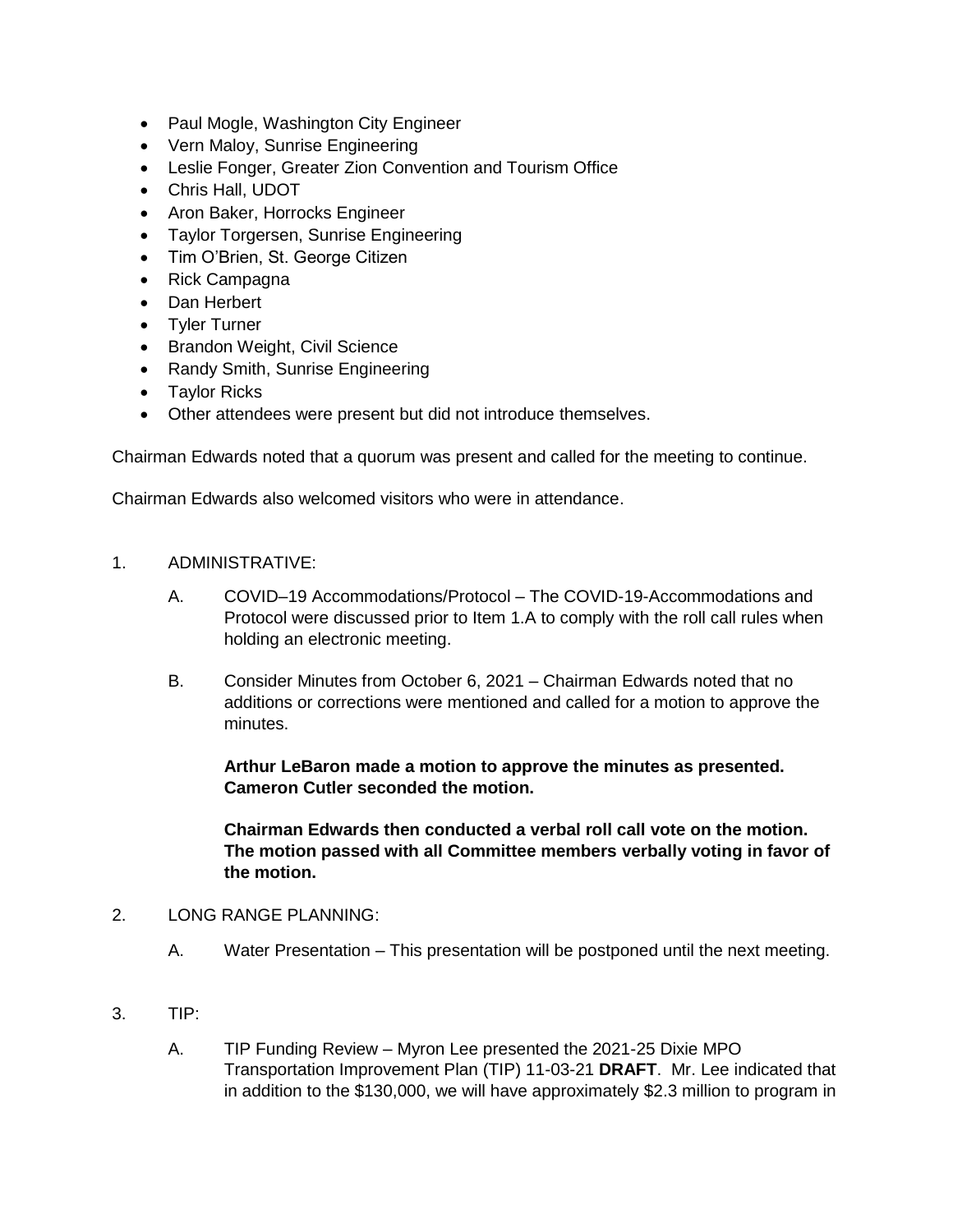2026. Myron is working on the update to the spreadsheet which will be completed by next month's meeting.

B. Concept report presentations (Ratings & Rankings due **Nov 24, 2021) – Myron indicated that he would email the Rating and Ranking Forms at the end of this meeting.** 

The Concept Reports were presented:

 **Western Corridor EA** – Dustin Mouritsen and Randy Smith presented the Initial Phase of Western Corridor titled **Western Corridor Old Highway 91 to Plantations (GAP Canyon).** Mr. Mouritsen gave a brief description of the Project which is for Corridor Environmental EIS and 60% design. The approximate cost for the P.E. is \$1,175,000.

Other costs discussed amounted to approximately \$13.5 million:

- o Approximately \$1 million for environmental
- o Approximately \$2.5 million for the 30% shared cost
- o Approximately \$1.5 million contingency, and the balance
- o Approximately \$8.5 million for Right of Way and Right of Way acquisitions etc.

After considerable discussion regarding the amount requested, Mr. Mouritsen agreed to revise the Concept Report and resubmit it. Mr. Lee indicated that if Santa Clara can revise the Concept Report this week, this revised Concept Report can be sent out with the Rating and Rankings.

Mr. Mouritsen agreed to revise and resubmit the Concept Report so that it can be included in the Rating and Ranking packet.

 **Hidden Valley Drive Extension to Desert Color Parkway** – Monty Thurber explained that this project is to extend Hidden Valley Drive to Desert Color Parkway with 2 travel lanes and 5-foot shoulders.

The cost estimate is \$3.74 million.

 **Foothill Dr. to 100 East –** Because this change would need to be in the Washington City Master Plan. This project will be pulled and not be included in the review.

Once Washington City adopts their new Master Plan, this will be discussed in the MPO a Long-Range Plan Update.

## 4. LOCAL PROJECT STATUS UPDATES:

- A. Hurricane Funds are obligated on Purgatory just waiting to hear from UDOT.
- B. Ivins Working on Highway 91 and various Right of Way issues still hoping to have it ready to bid in March. Ivins City is having a ribbon cutting ceremony at the City Hall which all committee members are invited to attend.